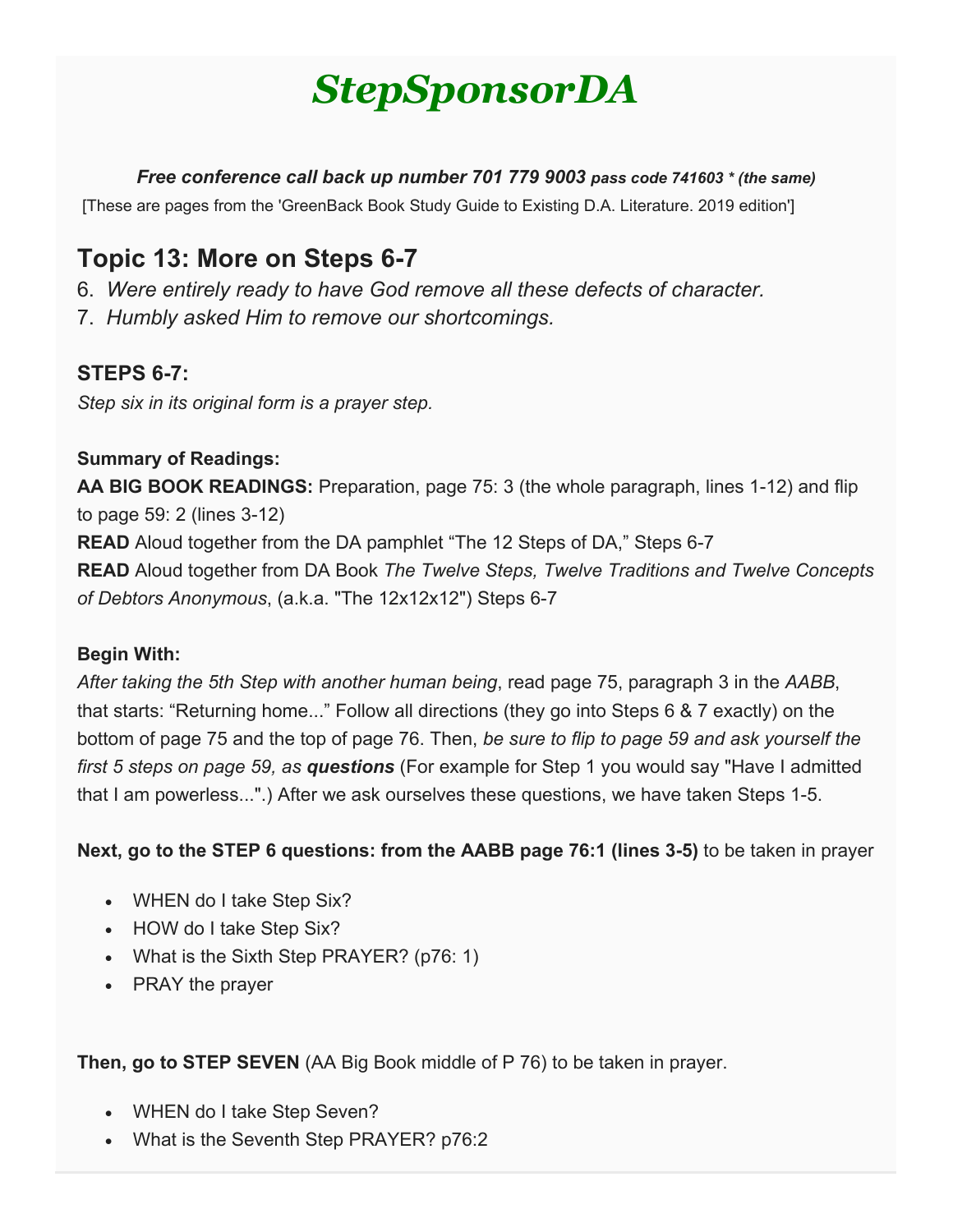- WHAT am I praying for?
- PRAY the prayer

#### **Next:**

**Read Aloud Together** from DA Pamphlet "The 12 Steps of DA," Step 6 **Read Aloud Together** from The DA Book: *The Twelve Steps, Twelve Traditions and Twelve Concepts of Debtors Anonymous*, (a.k.a. 'The 12x12x12') Step 6

**Read Aloud Together** from DA Pamphlet "The 12 Steps of DA," Step 7 **Read Aloud Together** from the DA Book *The Twelve Steps, Twelve Traditions and Twelve Concepts of Debtors Anonymous*, (The '12x12x12') Step 7

**PRAY** the DA 7th Step prayer found on p 36 in the booklet entitled 'The Twelve Steps of Debtors Anonymous,' or the same prayer is on p 33 in the 12x12x12 book.

#### **BEGIN WRITING YOUR 8th STEP AMENDS LIST.**

#### **TIP**:

Without God, the plans debtors make for themselves tend to be grandiose or overwhelming. A debtor will become overwhelmed and quit these plans sometimes before ever starting them. AS DEBTORS, if we are to be realistic about how much we can pay to debt retirement, follow a spending plan, and stay motivated to complete our action plans, we must be entirely ready to have our character defects removed and **ask God to remove them**.

THE resulting CLARITY allows us to create do-able plans and follow them. From this point forward, in morning prayer time, add the AA & DA 7th Step prayers. Share your experience on humility and asking God to remove character defects.

#### **ACTIONS**

**Finish** the process of writing your fourth step columns, praying after each item as indicated. **To get finished**, make a sacred appointment via phone or face-to-face to do the writing together with a partner.

If you are finished with the writing, **call and make your appointment** and **give it away**.

**NOTE: Do not burn your 4th Step writing -- you will need it to make your amends list.** After giving away your 5th Step, **immediately take Steps 6 and 7 in prayer**. (see AABB pp 75:3  $-76:1-2)$ 

Start your 8th Step Amends list and pray for the willingness to make amends (see AABB page 76: 3).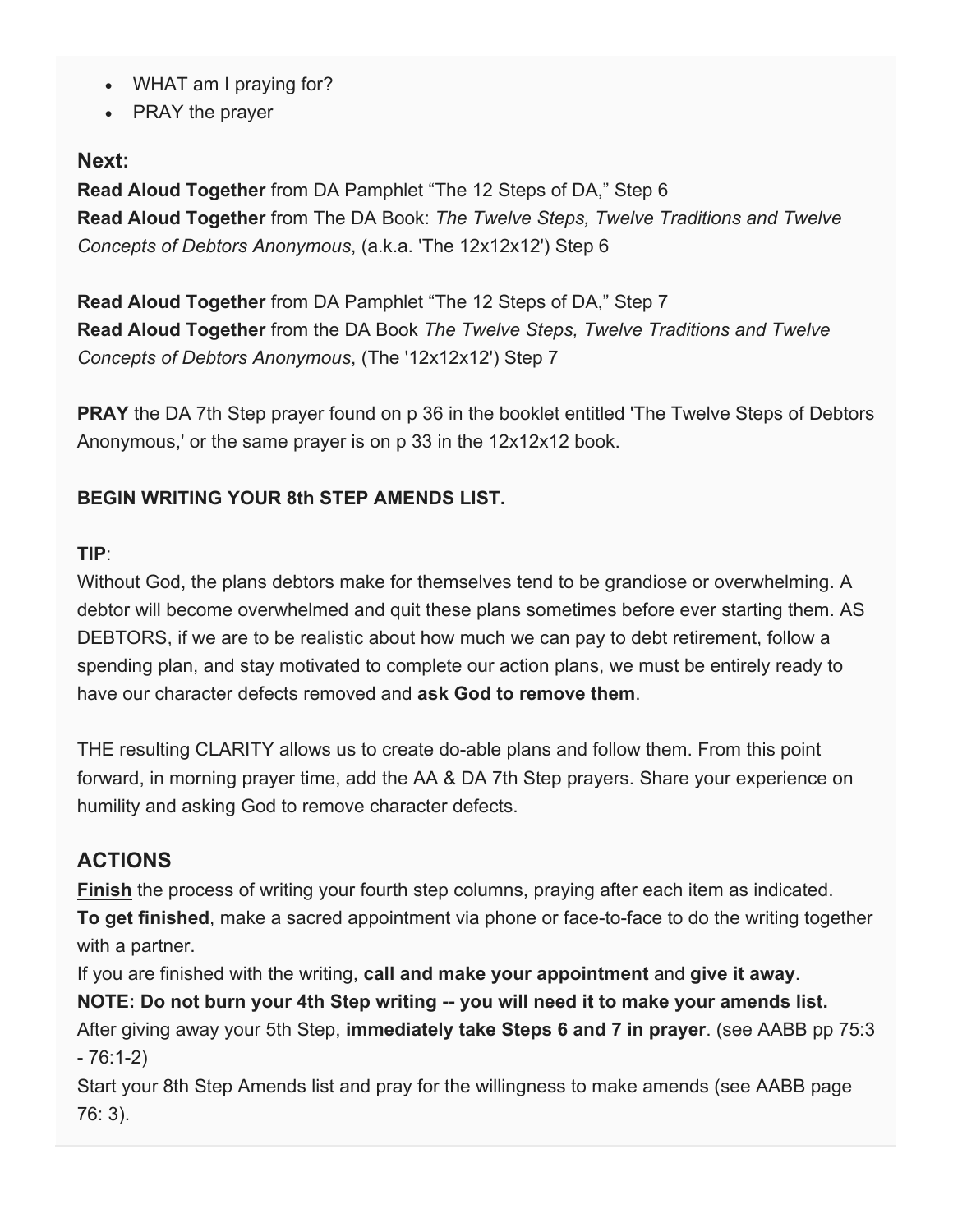**ACTIONS** carried over from previous sessions:

• REVIEW the Action List from the previous session. Be current with that before going on to this week's Action List. It is absolutely OK, really advisable, to pick up where you left off.

#### **PRAYER CARDS**

- Get a pack of 3x5 index cards, if you have not done so already.
- On individual 3x5 cards, put each of the 3 daily prayers; consider making several sets, one set for by the bed, one for your wallet, your desk, vanity mirror, car or other place you frequently look.
- Add the resentment, fear and harms prayers to your prayer cards.
- **Add the 6th Step prayer for willingness and the 7th Step prayer for the character defects to be removed to your prayer cards.**

#### **DAILY**

- One Day at a Time Abstain from New Unsecured Debt (consider setting a date for your last unsecured debt or your DA Birthday).
- Call a DA member. Ask for support maintaining your DA program work, **especially 4th step writing**.
- Read from a piece of DA or AA Literature.
- Answer the study questions as indicated.
- Keep a spending record as you spend.
- Every morning: Pray for willingness to work your DA program.
- Pray the Serenity Prayer.
- Pray BOTH the Third Step Prayers, AABB's p 63 and DA's 12x12x12 on page19.
- Pray the resentment, fear and harms prayers as needed, as they apply.
- **Pray the 6th Step Prayer for willingness**.
- **Pray both 7th Step Prayers for the character defects to be removed (AABB p 76:2; DA 12x12x12 p 33**).
- Pray these all through the day and consider carrying your prayer cards with you.
- Spend some time on the READINGS in this study each day as you can, at least 15-20 min or more. Let whatever amount of time you have be good enough. Keep coming back.

**WEEKLY**